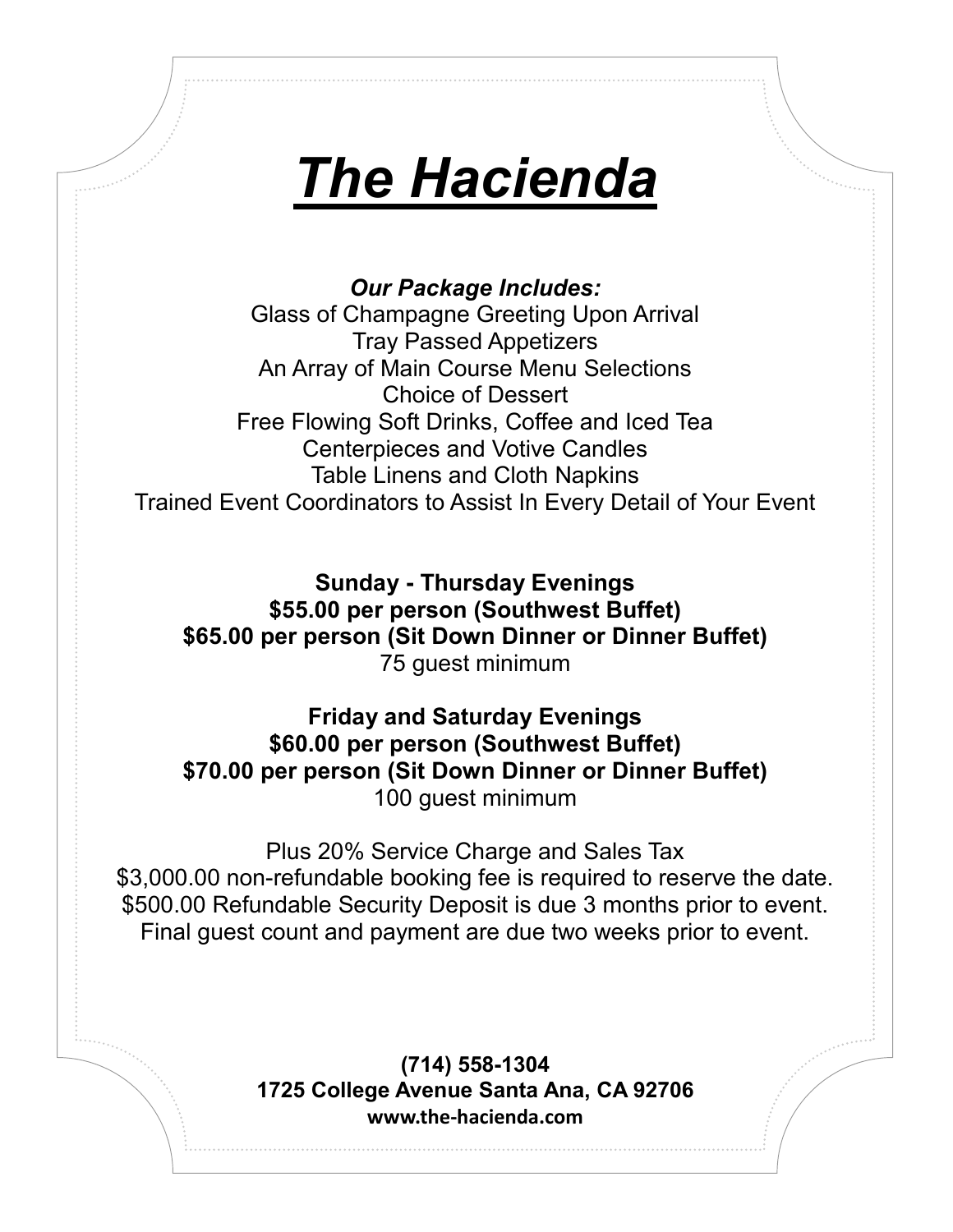### **Southwest Buffet**

Tossed Green Salad with

Choice of 2 Dressings: Ranch, Honey Mustard **or** Balsamic Dressing

\*\*\* Sesame Chicken **or** Sesame Pork Cheese Enchiladas with Our Kitchen Southwest Chile Sauce Tortilla Chips, Chile con Queso and Fresh Salsa Ranch Beans and Spanish Rice Fresh Fruit Display

**Sit Down Dinner**

House Salad \*\*\*

Choose One of the Following: Chicken Florentine, Chicken Marsala, Cornish Game Hen, Capellini alla Checca **or** Fresh Salmon \*\*\*

> Garlic Mashed Potatoes Fresh Vegetables Dinner Rolls and Butter

#### **Dinner Buffet**

Tossed Green Salad with Choice of 2 Dressings: Ranch, Honey Mustard **or** Balsamic Dressing \*\*\*

Choose One Of The Following: Chicken Florentine, Chicken Marsala **or** Fresh Salmon \*\*\*

Roast Top Sirloin Garlic Mashed Potatoes Fresh Vegetables Dinner Rolls and Butter

#### **Dessert Selections for All Menus**

Choose One of the Following: Viennese Spiced Carrot Cake, Chocolate Kahlua Mousse **or** Buñuelos